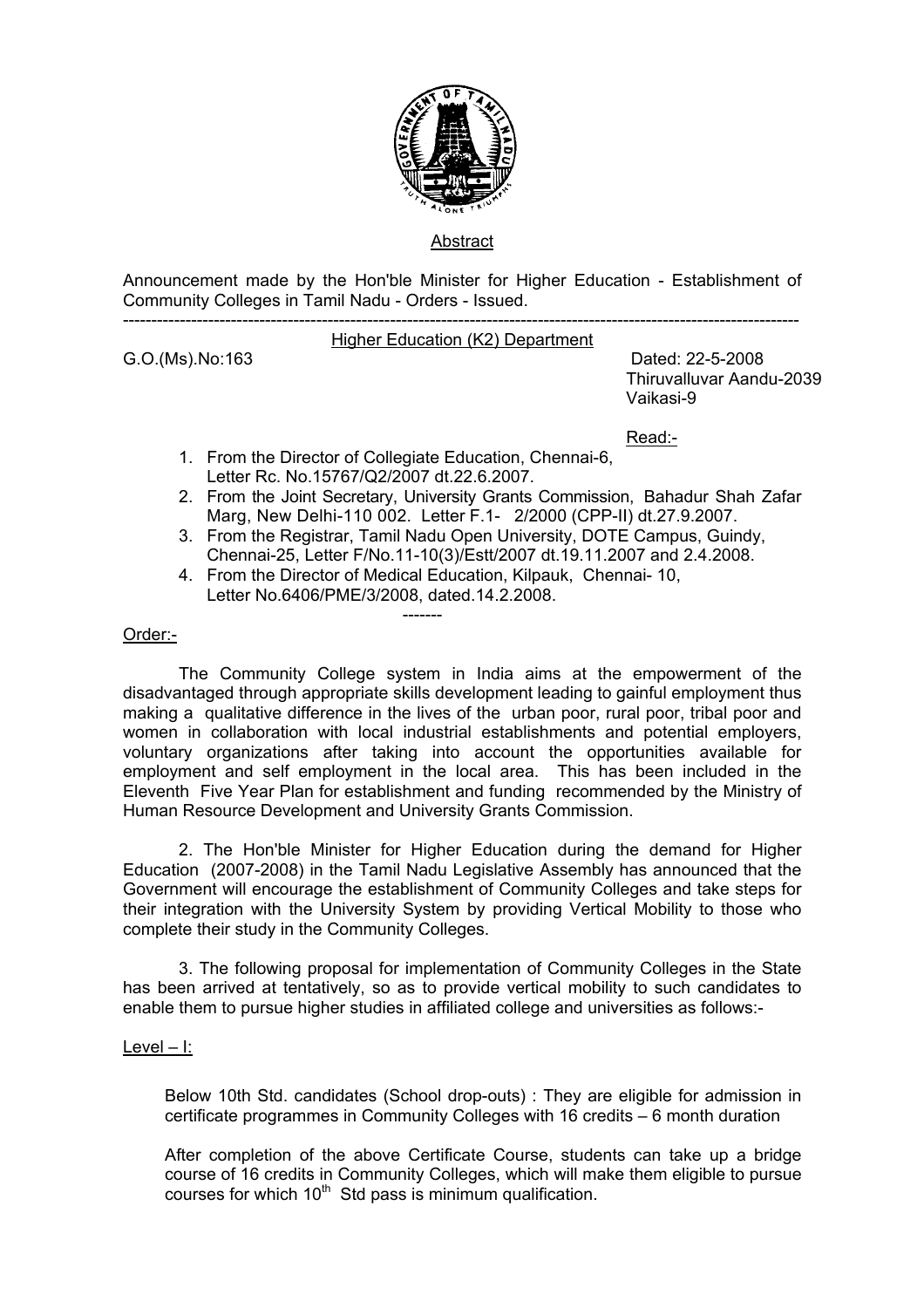10<sup>th</sup> Std. pass candidates : They are eligible to take one year Diploma Programme of 32 credits in Community Colleges.

After completion of the above Diploma Course, students can take up a Bridge course of 32 credits, which will make them eligible to pursue courses for which +2 pass is the minimum qualification.

Therefore they become eligible to enter into first year Degree Course in affiliated colleges of Conventional Universities / Open Universities and Distance Education Institutions.

4. The views of the Vice-Chancellors of the Universities under the control of Higher Education Department and University Grants Commission have been obtained. Considering the fact that Tamil Nadu Open University is presently offering different programmes of study through Distance Education Mode and only, Tamil Nadu Open University will be offering the Open University courses (Non-formal Distance Education programme) to all those who have completed 18 years, the Government considered that the Tamil Nadu Open University will give recognition to Community Colleges for offering job oriented programmes and the Tamil Nadu Open University will be empowered to frame Norms, Rules and Regulations to maintain quality and standard in the Community College System.

5. Accordingly, the Registrar, Tamil Nadu Open University has submitted proposals for the establishment of Community Colleges system in Tamil Nadu in Polytechnics, Industries, Hospitals, Hotels and Voluntary Organisations.

6. The Government have examined the proposals of Registrar, Tamil Nadu Open University in detail and they have decided to establish the community colleges in Polytechnics, Industries, Hotels and in Voluntary Organisations excluding the scheme in Hospitals. They accordingly issue the following orders for the establishment of community colleges in Tamil Nadu:-

(i) Following types of community colleges can be established.

# (a). POLYTECHNICS:

Polytechnics can start the Community Colleges in their own campus itself in the specialized vocational programmes required by the industries in their locality for the development of skills, utilizing the infrastructure and faculty available in the Polytechnics in the evenings and weak end holidays. The practical training can be offered in the workshops / laboratories, related to the skills.

### (b).INDUSTIRES:

Industries can start Community Colleges to offer courses related to their area of operation, so that the skilled labours working in the Industry without proper qualifications and certifications can take up these courses for the enhancement of their skills and for certification. In this connection, they have to attend only theory classes during the evening or week ends in the Community Colleges, set up by the Industries within their premises. Practicals can be exempted for them, as they are already working in the same trade in the Industry.

### (c). HOTELS :

Hotels with 100 rooms and restaurants in semi urban / rural & 150 rooms in Municipal Corporation area and 200 rooms with restaurants in Chennai can start the Community Colleges to offer courses related to the hotel industry for the enhancement of the skilled labour working in the industry for certification and also for the development of skills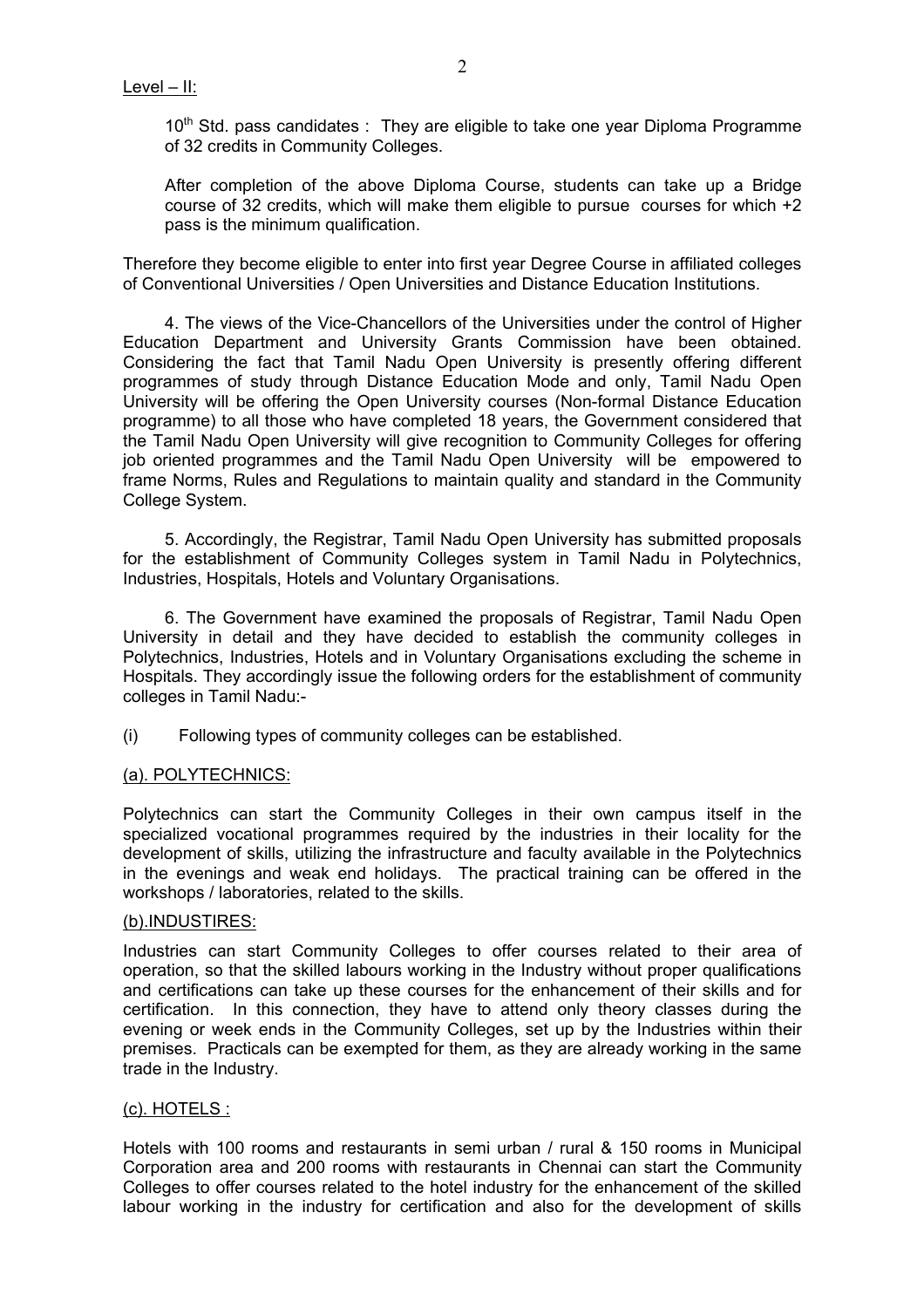related to the Hotel Industry for the students in their locality. Both theoretical classes and practical training can be given in the hotel and the restaurants.

# (d). VOLUNTARY ORGANIZATIONS (NGOS)

Voluntary Organizations, who have already established Community Colleges and offering skill development programme with industrial tie-up for providing practical training can also apply for recognition.

(ii) The non - industrial agencies should have a strong tie-up with industries, where internship and hands on experience will be provided and the evidence of tie-up should be submitted to Tamil Nadu Open University along with the application. No Community College other than Industries and Hotels shall be given recognition without industrial tie-up.

(iii) Tamil Nadu Open University will give recognition to Community Colleges for offering Job Oriented Programmes. The recognized Community Colleges will conduct any of the following Vocational Education Programmes offered by Tamil Nadu Open University.

- ¾ DTP Operator
- $\triangleright$  Early childhood care education
- $\triangleright$  Fashion Designing and Garment Making
- ¾ Diploma in Apparel and Fashion Design
- $\triangleright$  Refrigeration and Air Conditioning Technician
- ¾ House Electrician
- ¾ Catering Assistant
- $\triangleright$  Four Wheeler Mechanism
- $\triangleright$  Beautician
- $\triangleright$  Plumbing

*Additional Certificate* / *Diploma courses in other trades in consultation with Industries and Voluntary Organisations can also be offered by Tamil Nadu Open University.* 

(iv) The Tamil Nadu Open University will supply study materials, conduct examinations, evaluation and award Diploma / Certificates .

Community Colleges will carry out activities related to publicity of the courses, conduct of theory classes and practical training.

(v) The following infrastructure and other facilities are to be provided by Community Colleges:-

# (A). FOR COMMUNITY COLLEGES IN INDUSTRIES / HOTELS

- I. Infrastructure
	- i. Class Rooms
	- ii. Laboratory / Workshop / Equipments and instruments for offering practical training.
	- iii. Small Library / Computer Centre / Office
- II. Faculty:
	- i. Co-ordinator / Principal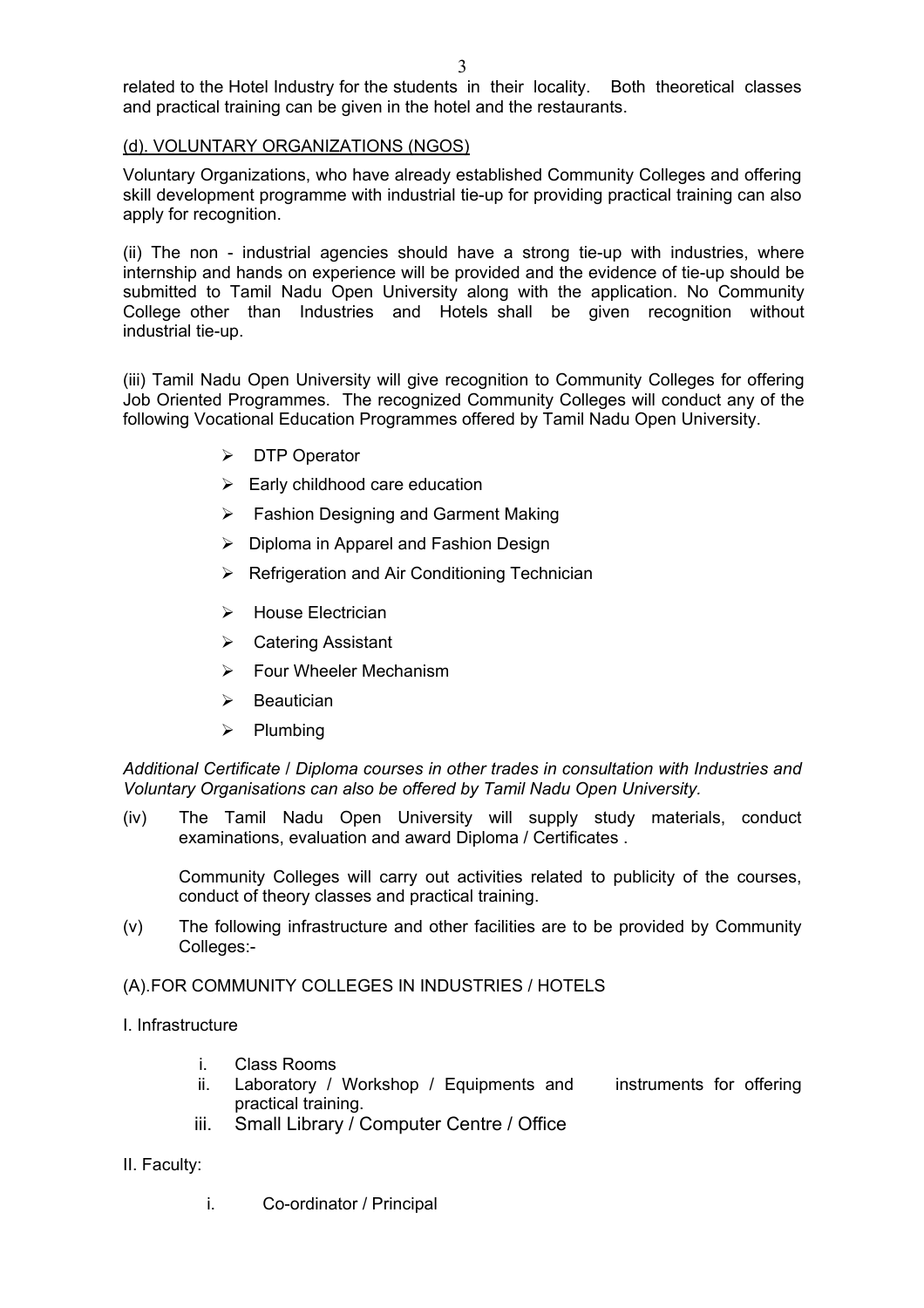- ii. Work skilled teachers one per course based on requirement.
- iii. Lab Assistant for offering practical training based on requirement.
- III. Equipments

Equipments required for offering practical training in the relevant trade

IV. Furniture

Minimum Furniture required in Class rooms / Laboratory/ Workshop / Computer Centre

(B) FOR COMMUNITY COLLEGES ESTABLISHED BY THE VOLUNTARY ORGANISATIONS:

### I. Infrastructure

| 1. | Office cum Principal and Staff room          | 500 sqft. |
|----|----------------------------------------------|-----------|
| 2. | Class rooms per course based on requirement. | 250 sqft. |
| 3. | Laboratory per course based on requirement.  | 300 sqft. |
| 4. | Library                                      | 300 sqft. |
| 5. | Computer Centre (required only               | 300 sqft. |
|    | for Computer related Courses)                |           |
| 6. | <b>Toilets</b>                               | 300 sqft. |

### II. Faculty

- 1. Principal or Co-ordinator with Degree / Diploma qualification
- 2. Work skill Teacher with Diploma / Degree / ITI Certificate in the Trade 1 per Course based on requirement.
- 3. Lab Assistant 1 in each Lab based on requirement.
- 4. Assistant / Data Entry Operator 1.

#### III. Equipments

As prescribed by Tamil Nadu Open University for each course.

IV. Furniture

Required number of furniture for Class Rooms, Laboratories, Library, Computer Centres, Office, Staff Rooms & Principal's Room should be provided.

(vi) Tamil Nadu Open University, which gives recognition to the Community Colleges is empowered to frame Norms, Rules and Regulations to maintain quality and standard in the Community Colleges System.

(vii) The fee structure for giving approval by Tamil Nadu Open University shall be fixed as follows:-

| Application / Processing / Inspection Fee | $\sim$                   | Rs. 5000/- |
|-------------------------------------------|--------------------------|------------|
| <b>Recognition Fee</b>                    | $\overline{\phantom{0}}$ | Rs.25000/- |
| Refundable Deposit                        | $\overline{\phantom{0}}$ | Rs.50000/- |